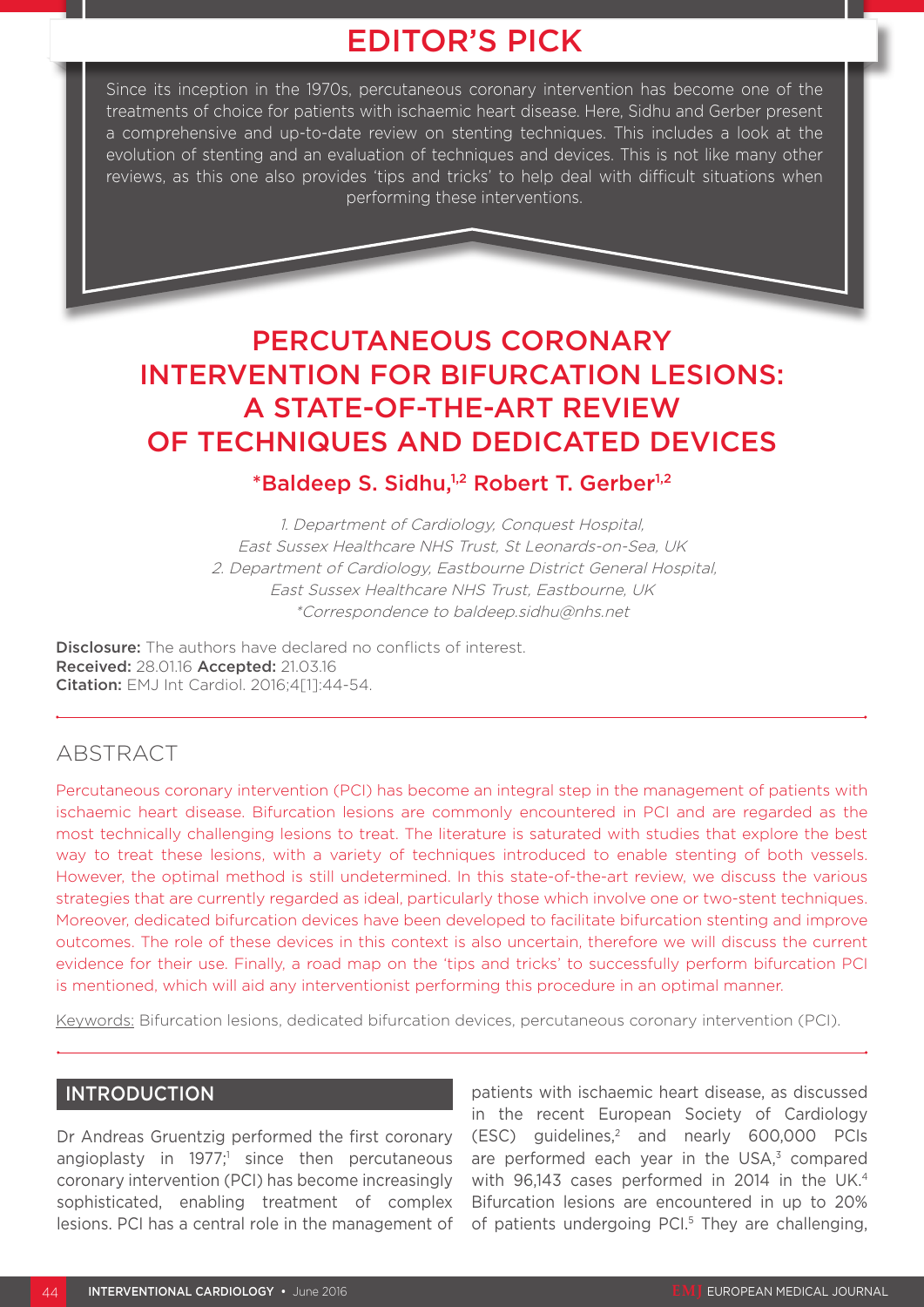complex, and often encountered in high-risk surgical candidates, such as the elderly or frail, or those with high SYNTAX scores,<sup>6</sup> where bifurcation stenting is the only realistic revascularisation option. In general, a simplified interventional strategy with a 'less is more' approach is regarded as best practice. However, with the introduction of dedicated bifurcation devices, questions have arisen around this belief (Figure 1).

## CLASSIFICATION

The European Bifurcation Club (EBC) has endorsed the Medina classification to describe bifurcation lesions, and the MADS (main, across, distal, side) classification to describe the various ways to start bifurcation PCI.7

The Medina classification consists of three numbers.8 Within this, a score of 1 is used to denote a vessel with a stenosis of ≥50%; otherwise a score of 0 is given. The first number describes the proximal main vessel (MV), the second the distal MV, and the third the side branch (SB). A true bifurcation lesion is regarded as either 1,1,1; 0,1,1; or 1,0,1. It is important to appreciate that the Medina classification only provides an anatomical description of the lesion and not a physiological one.



Figure 1: The evolution of percutaneous coronary intervention, from simple angioplasty to complex intervention.

antithrombotics

A one (simple) or two-stent strategy can be used to treat bifurcation devices facilitating stenting of both vessels.

BMS: bare-metal stent; DAPT: dual antiplatelet therapy; DES: drug-eluting stent; LAD: left anterior descending artery; POBA: plain old balloon angioplasty; TAP: T and protrusion technique; SKS: simultaneous kissing stent technique.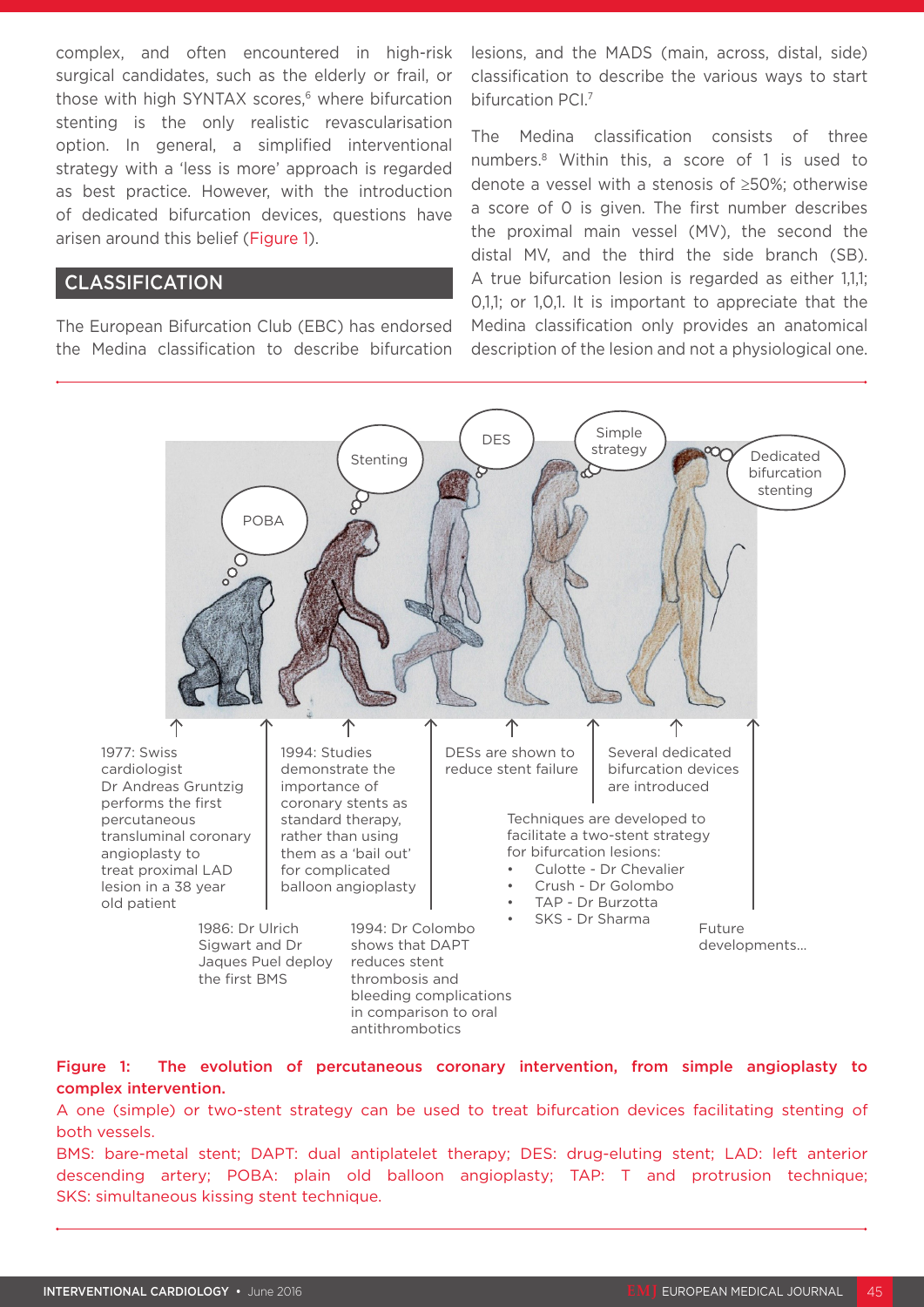Studies using fractional flow reserve (FFR) have demonstrated a negative correlation between the percentage stenosis of the SB post MV stenting as determined by quantitative coronary angiography (QCA) and FFR assessment (r=-0.41, p<0.001), with FFR demonstrating that only 27% of lesions deemed significant by QCA are functionally significant.<sup>9</sup> These data support a single stent with can lead to further stenting, if required. strategy in the majority of lesions.

Under the MADS classification (as defined previously), 'M' involves stenting of the proximal MV first; 'A' is the placement of the stent across the SB first; 'D' is the placement of the first stent into both distal branches or at the ostium; and finally 'S' indicates when the SB is stented first.<sup>7,10</sup> Whichever technique the operator starts



## Figure 2: Different complex technique procedures according to MADS (Main, Across, Distal, Side) and how this relates to the Medina classification.

All techniques begin with wiring of both the main vessel (MV) and side branch (SB) followed by balloon dilation. With the complex strategy, the procedures end with a final kissing balloon inflation (FKBI) of both vessels.

Wire on top of a stent means the stent struts are crossed.

Red denotes MV stenting; Blue denotes SB; Green is for proximal MV stenting to the carina; Yellow denotes a balloon.

TAP: T and Protrusion; DK: double kissing.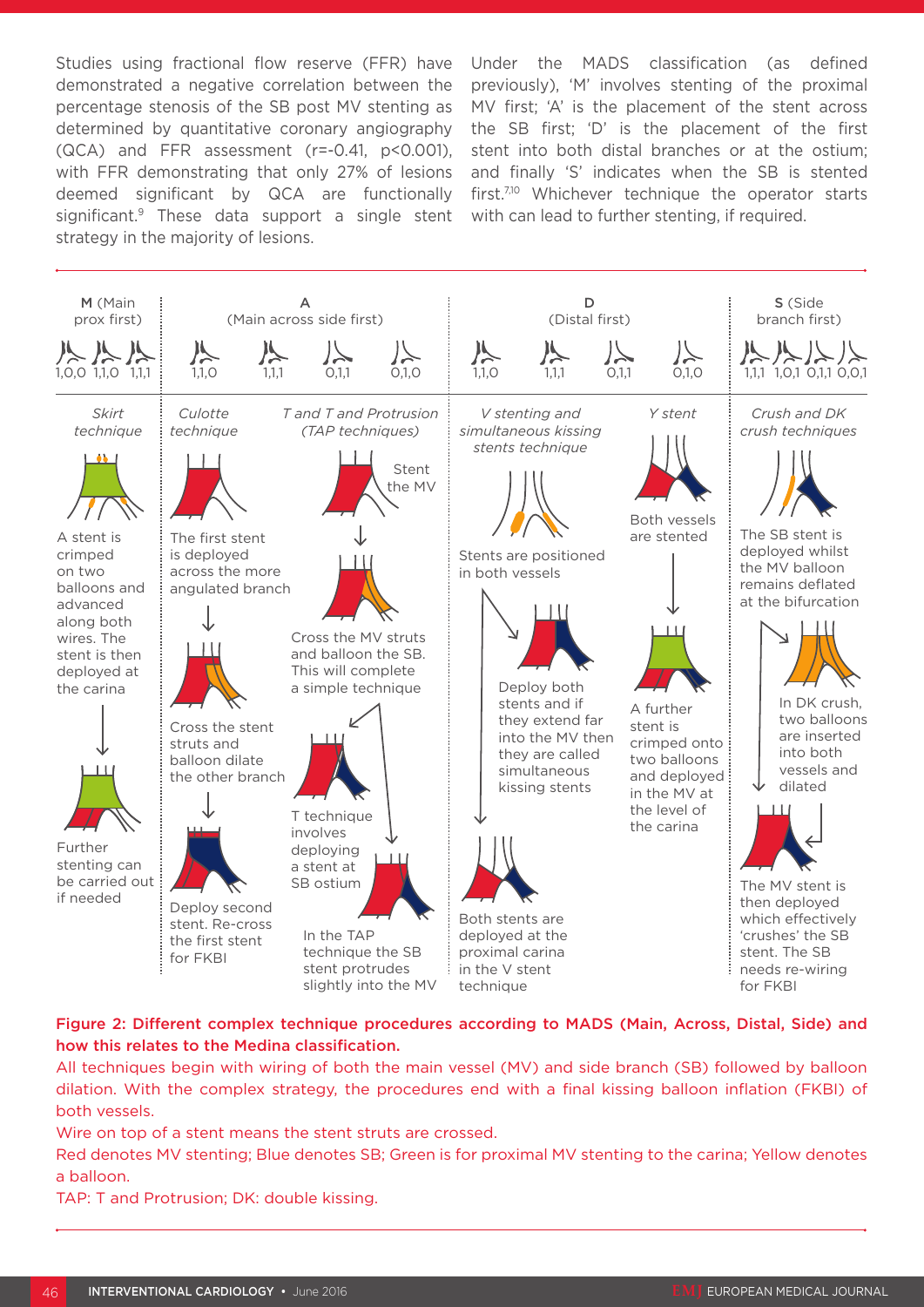| Trial                                        | No. of<br>patients<br>(simple/<br>complex) | Complex<br>technique(s)           | <b>Baseline</b><br><b>SB</b><br>diameter<br>(mm) | Clinical<br>follow-up<br>(month) | Primary<br>end-point<br>(simple versus<br>complex)                                     | <b>Author comments</b>                                                                                                                                                                                                                                                 |
|----------------------------------------------|--------------------------------------------|-----------------------------------|--------------------------------------------------|----------------------------------|----------------------------------------------------------------------------------------|------------------------------------------------------------------------------------------------------------------------------------------------------------------------------------------------------------------------------------------------------------------------|
| Colombo<br>$et$ al. $^{18}$<br>(2004)        | 85<br>(22/63)                              | T-stent<br>V-stent<br>Y-stent     | $2.5 - 3.5$                                      | 6                                | Angiographic<br>restenosis of<br>either branch<br>(18.7% vs. 28%;<br>$p=NS$            | Only true bifurcation lesions were<br>included in this small study. There<br>was a 51% cross-over rate from<br>the simple to complex approach.<br>Also no agreed standard complex<br>strategy, omission of culotte<br>and primary outcome was<br>not clinically based. |
| Pan et al. <sup>21</sup><br>(2004)           | 91(47/44)                                  | T-stent                           | $\geq$ 2.25                                      | 11                               | Angiographic<br>restenosis of<br>either branch<br>(7% vs. 25%;<br>p=NS) at<br>6 months | High rates of FKBI but only 86%<br>of true bifurcation lesions were<br>included in this small study.                                                                                                                                                                   |
| <b>NORDIC</b><br>$(2006)^{22}$               | 413<br>(207/206)                           | Crush<br>Culotte<br>other         | $\geq2.0$                                        | 6                                | Cardiac death,<br>MI, ST or TVR<br>(2.9% vs. 3.4%;<br>$p=NS$                           | Trial limited by a small SB diameter,<br>only 59.6% were true bifurcation<br>lesions and the exclusion of<br>peri-procedural myocardial<br>infarction in MACE.                                                                                                         |
| <b>BBK</b><br>$(2008)^{23}$                  | 202<br>(101/101)                           | T-stent                           | $\geq$ 2.25                                      | 12                               | Angiographic<br>restenosis of<br>SB at 9 months<br>(23% vs. 27.7%;<br>$p=NS$           | An unblinded study with only<br>angiographic and not clinical<br>endpoints. Only 68% of true<br>bifurcation lesions were included but<br>FKBI was used in 100% of cases.                                                                                               |
| <b>BBC ONE</b><br>$(2010)^{20}$              | 500<br>(250/250)                           | Crush<br>Culotte                  | $\geq$ 2.25                                      | 9                                | Cardiac death,<br>MI, or TVF<br>(8% vs. 15.2%;<br>p<0.05)                              | A large study showing higher MACE<br>rates in complex strategy. However,<br>only 82% of true bifurcation lesions<br>were included with no angiographic<br>follow-up and low use of FKBI.                                                                               |
| <b>CACTUS</b><br>$(2009)^{19}$               | 350<br>(173/177)                           | Crush                             | $2.25 - 3.5$                                     | 6                                | Cardiac death,<br>MI, or TVR<br>(15% vs. 15.8%;<br>$p = 0.95$                          | Well conducted randomised trial<br>with angiographic follow-up and<br>FKBI performed in 91% of cases.<br>Only limited follow-up.                                                                                                                                       |
| Lin et al. <sup>24</sup><br>(2010)           | 108<br>(54/54)                             | DK crush<br>Culotte<br>T stenting | $\geq$ 2.2                                       | 8                                | Cardiac death,<br>MI, ST, or TVR<br>(21% vs. 6%;<br>p<0.01)                            | All patients had true bifurcation<br>lesions with high rates of FKBI in<br>both groups. Angiographic<br>follow-up carried out.                                                                                                                                         |
| <b>DKCRUSH-</b><br>II (2011) <sup>17</sup>   | 370<br>(185/185)                           | DK crush                          | $2.5 - 4.0$                                      | 12                               | Cardiac death,<br>MI, or TVR<br>(17.3% vs. 10.3%;<br>$p=0.07$                          | Good randomised trial with only<br>true bifurcation lesions included.<br>Large SB, high rate of FKBI,<br>and angiographic follow-up. No<br>functional assessment performed.                                                                                            |
| NORDIC-<br><b>Baltic IV</b><br>$(2013)^{25}$ | 450<br>(221/229)                           | Culotte<br>T-stent<br>other       | $\geq$ 2.75                                      | 6                                | Cardiac death,<br>MI, TLR, or ST<br>(4.6% vs. 1.8%;<br>$p=0.09$                        | 100% of true bifurcation lesions<br>included but only 36% of provisional<br>strategy had FKBI. Low cross-over<br>rate from provisional to<br>complex strategy.                                                                                                         |

#### Table 1: The current studies that compare a simple to a complex strategy using drug-eluting stents.

It is important to note that FKBI is associated with better outcomes and a complex strategy should only be considered in a true bifurcation lesion (1,1,1; 1,0,1; or 0,1,1).

FKBI: final kissing balloon inflation; MI: myocardial infarction; MV: main vessel; SB: side branch; ST: stent thrombosis; TVF: target-vessel failure; TVR: target-vessel revascularisation; TLR: target-lesion revascularisation; MACE: major adverse cardiovascular events; NS: not significant.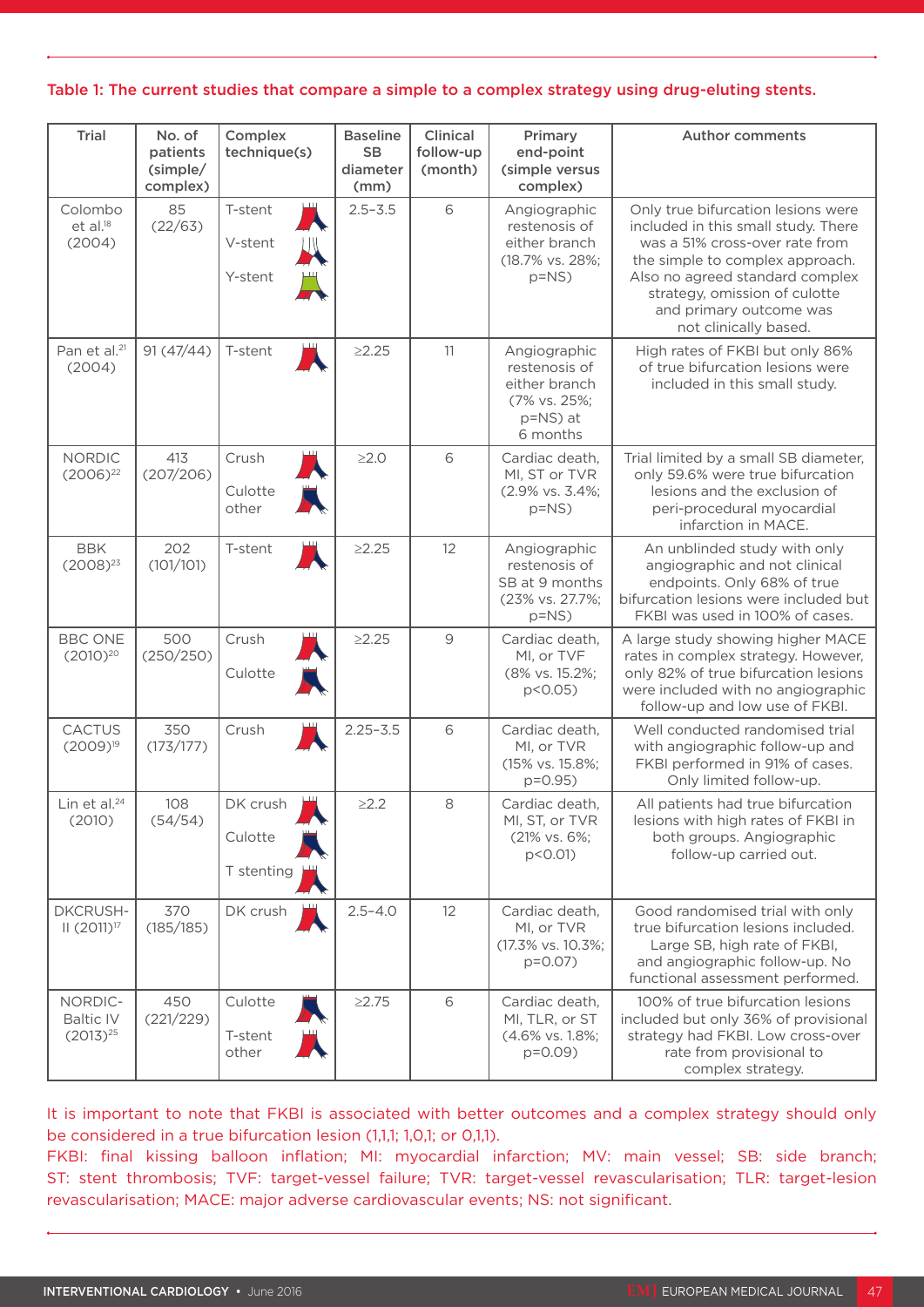## APPROACH TO BIFURCATION STENTING

The decision to use a one or two-stent strategy ought to be made prior to starting the procedure. With a single stent or provisional technique, the MV is stented first. Then, only if the SB is compromised and judged to be significant is subsequent SB stenting carried out with the T technique. With a two-stent or complex procedure, the operator decides if both MV and SB need stenting from the outset. Following this, we summarise the current literature and evidence for the differing complex approaches (outlined in Figure 2). All techniques begin with the wiring of both vessels, followed by balloon dilation. Procedures should finish with a final kissing balloon inflation (FKBI), which involves ballooning both the MV and SB simultaneously. FKBI has been shown to significantly reduce major adverse cardiovascular events (MACE).<sup>11</sup>

## **Skirt Technique**

The skirt technique involves crimping a stent onto two balloons and advancing them along the two wires until the carina is reached. The stent is then deployed. The main drawback of this procedure is the need to manually crimp the stent as it can disrupt the polymer in drug-eluting stents (DESs).<sup>12</sup>

## The T Technique, and T and Protrusion Technique

The T technique involves deploying a stent in the MV and then re-wiring the SB through these struts to place a further stent. It treats proximal MV lesions but leads to incomplete coverage of the ostial SB.12 A slight modification, called the 'T and Protrusion (TAP) technique' allows the SB stent to protrude slightly into the MV to ensure ostial coverage without significant disturbance to the MV struts.

## The Culotte Technique

The culotte stenting technique achieves full coverage of the bifurcation. It involves wiring both vessels and placing a stent across the more angulated branch. The other vessel is then rewired through these struts and a second stent is deployed. FKBI is performed after re-wiring of the first vessel, again through the struts of the second stent.<sup>13</sup> A culotte can be used in all bifurcation angles but is time consuming, and limited by the creation of a two-stent layer.<sup>12</sup> Additionally, the culotte as opposed to the crush technique requires vessels of similar sizes.

## V and Simultaneous Kissing Stent Technique

The V technique involves advancing stents into the SB and distal MV and then inflating them both to create a proximal carina.<sup>14</sup> It can only be used if the proximal MV is free from significant disease. If the carina extends a significant amount into the proximal MV, then it is called the simultaneous kissing stent technique.15 It is useful in bifurcations with a tight proximal stenosis in the MV. The major advantage of these techniques is that wire access to either branch is maintained; however, treating a proximal lesion after using the V technique can be very difficult and requires re-wiring of the SB.12

## **Y** Technique

The Y technique involves deploying a stent in both the distal MV and SB. A further stent is then placed in the proximal MV over two balloons and deployed at the carina.<sup>12</sup> This ensures all three stents are covered.

## **Crush Technique**

The crush technique involves placing un-inflated stents in both vessels and then deploying the SB stent followed by removal of its wire. The MV stent is then deployed and the balloon splays the struts of the SB, effectively 'crushing' them.<sup>16</sup> This enables good coverage of the ostium of the SB; however, re-wiring the SB for FKBI can be difficult and time consuming.<sup>12</sup>

#### The Reverse Crush Technique

The reverse crush technique is often used when a suboptimal result is achieved with provisional SB stenting; in cases of inadequate ostial SB appearance, another stent is advanced into the SB and retracted 2–3 mm into the MV, with another balloon advanced into the MV at the level of the bifurcation. The SB stent is deployed first followed by inflation of the MV balloon.

## Double Kissing Crush Technique

The double kissing (DK) crush stenting technique involves stenting the SB first and then inflation of a balloon in the MV to crush the first stent. A first kissing balloon inflation is performed by placing balloons in both vessels and inflating them. Then the MV stent is deployed followed by an FKBI.<sup>17</sup>

#### Keep It Open Strategy

Unlike the other strategies described, the keep it open (KIO) strategy does not involve balloon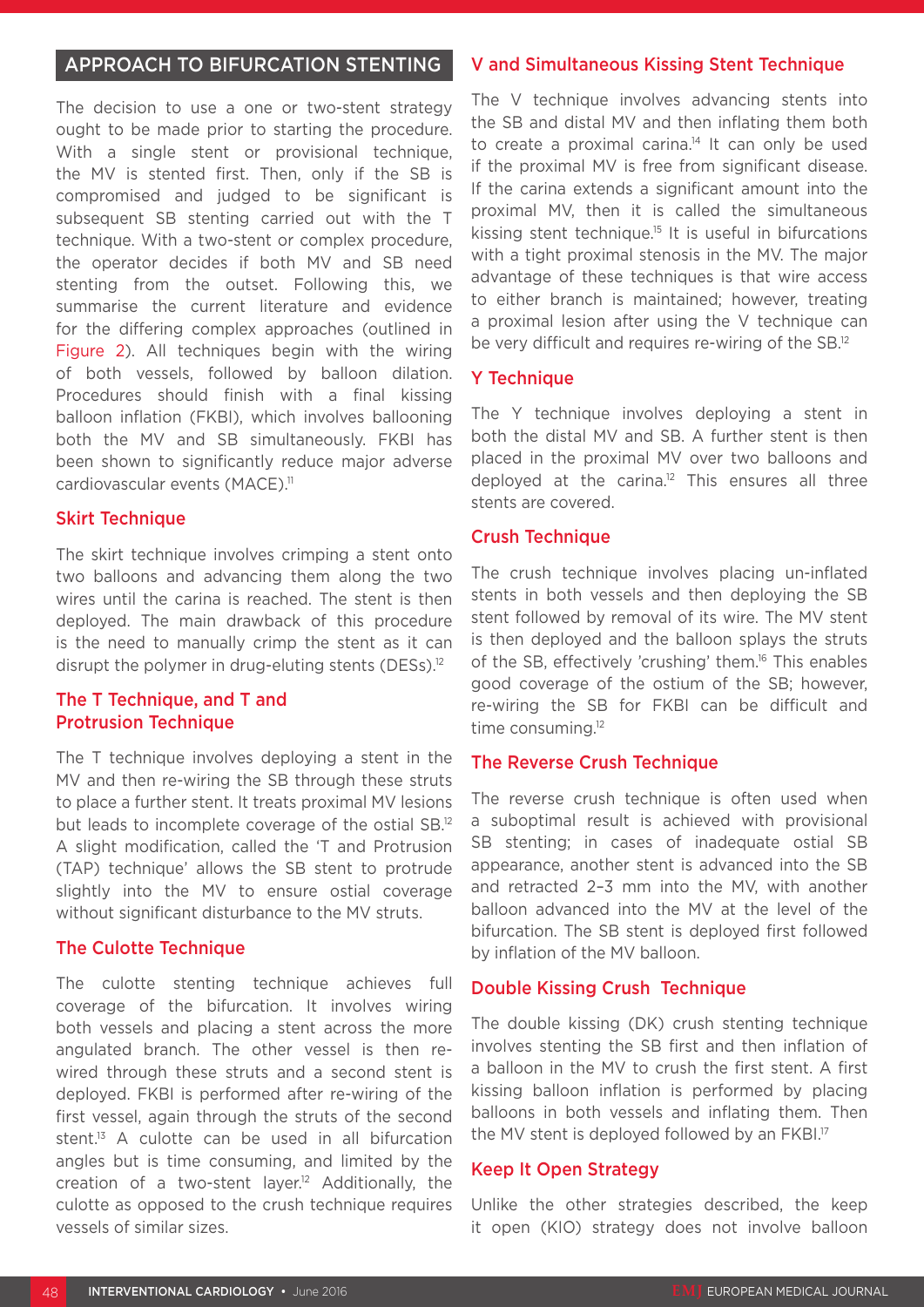dilation of the SB or FKBI. With this strategy, the MV is treated whilst the jailed wire is left in the SB to KIO. It is used if the SB is too small to stent, or is clinically irrelevant but has ostial disease.<sup>5</sup>

Whichever technique is used, the patency of vessels needs to be as optimal as possible and they should not be covered with multiple layers of stents.

## PROVISIONAL OR COMPLEX STRATEGY

Several studies have assessed which strategy is superior, and these are discussed in Table 1.<sup>17-25</sup> We focus primarily on the use of DESs, as it is well established that a complex approach using baremetal stents (BMSs) yields much higher rates of MACE and restenosis of the MV and SB than with a DES, hence contemporary practice is to use DESs for bifurcations.26 A meta-analysis pooled studies that used DESs in order to compare these two approaches. There was a similar risk of cardiac death (odds ratio [OR]: 0.99; 95% confidence interval [CI]: 0.4–2.41, p=0.98), target-lesion revascularisation (TLR; OR: 1.72; 95% CI: 0.95–3.12, p=0.07), and target-vessel revascularisation (TVR; OR: 1.59, 95% CI 0.94–2.69, p=0.07) between the simple and complex approaches.<sup>27</sup> However, there was a significantly lower incidence of myocardial infarction (MI) at follow-up (OR: 0.6; 95% CI: 0.43-0.86, p=0.005) after simple strategy surgery.<sup>27</sup> However, the DK-CRUSH-II trial showed that rates of MI were similar between the DK crush and simple strategies (3.2% versus 2.2%, p=0.751).<sup>17</sup> This trial only included true bifurcation lesions and a SB of ≥2.5 mm, which may account for these differences.17 Given these disparities, we need to be careful when concluding that complex approaches truly have a higher risk of MI.

The EBC consensus states that the provisional approach should be the preferred technique for most bifurcations.7 However, if there is significant SB ostial disease or if the vessel is particularly large and supplies a large area of myocardium, then a complex strategy should be used.7

## TWO-STENT TECHNIQUES: ARE THERE DIFFERENCES BETWEEN VARYING STRATEGIES?

On the whole, the majority of interventionists prefer the provisional approach; however, with 'true' bifurcation lesions (Medina 1,1,1; 1,0,1; 0,1,1) in large vessels a complex two-stent technique is sometimes necessary. In particular, if a provisional approach results in injury, recoil, or dissection in a large SB, one has to commit to two stents. Below we describe the current literature comparing the techniques described in Figure 2, including the clinical and angiographic outcomes.

## The Culotte Technique Versus Crush Techniques

The first randomised study comparing culotte and crush techniques was from the NORDIC PCI group.<sup>15</sup> The majority of patients included had true bifurcation lesions with SB angulations <70°.<sup>28</sup> At 6 months the number of MACE was comparable between culotte and crush (3.7% versus 4.3%, p=0.87), but at the 8-month angiographic followup, culotte was associated with significantly less in-stent restenosis (4.5% versus 10.5%, p=0.046).<sup>28</sup>

Further studies over 36 months have confirmed these findings with similar MACE rates in both culotte and crush (16.7% versus 20.6%, p=0.32).29 It should be noted, however, that the majority of the increased MACE is due to SB TVR, and whether this is of clinical relevance or just an angiographic anomaly related to the procedure remains to be seen. There was a trend towards increased restenosis rates in the crush group, but this did not translate into increased TLR29 as cardiologists may have thought the restenosis did not need revascularisation, hence this may be related to the aggressiveness of the interventionists' treatment style. Studies focussing on ischaemic-driven TLR are therefore more clinically relevant. There were lower rates of FKBI in the crush group (crush 84.3% versus culotte 91.6%, p=0.02),<sup>29</sup> probably owing to the difficulty of crossing multiple stent layers; however, this did not translate into higher rates of stent thrombosis.

## The Culotte Technique Versus the Double Kissing Crush Technique

The culotte and double kissing crush techniques were compared in a randomised trial involving unprotected distal left main bifurcation lesions. The culotte technique had significantly higher 1-year MACE rates compared to DK crush (16.3% versus 6.2%,  $p < 0.05$ ).<sup>30</sup> This was mainly driven by the need for TVR. These improved MACE rates were also apparent in lesions with a bifurcation angle ≥70°. This would suggest that refinement of a full-crush technique into either a mini-crush or DK crush has more favourable outcomes and it is currently the preferred approach.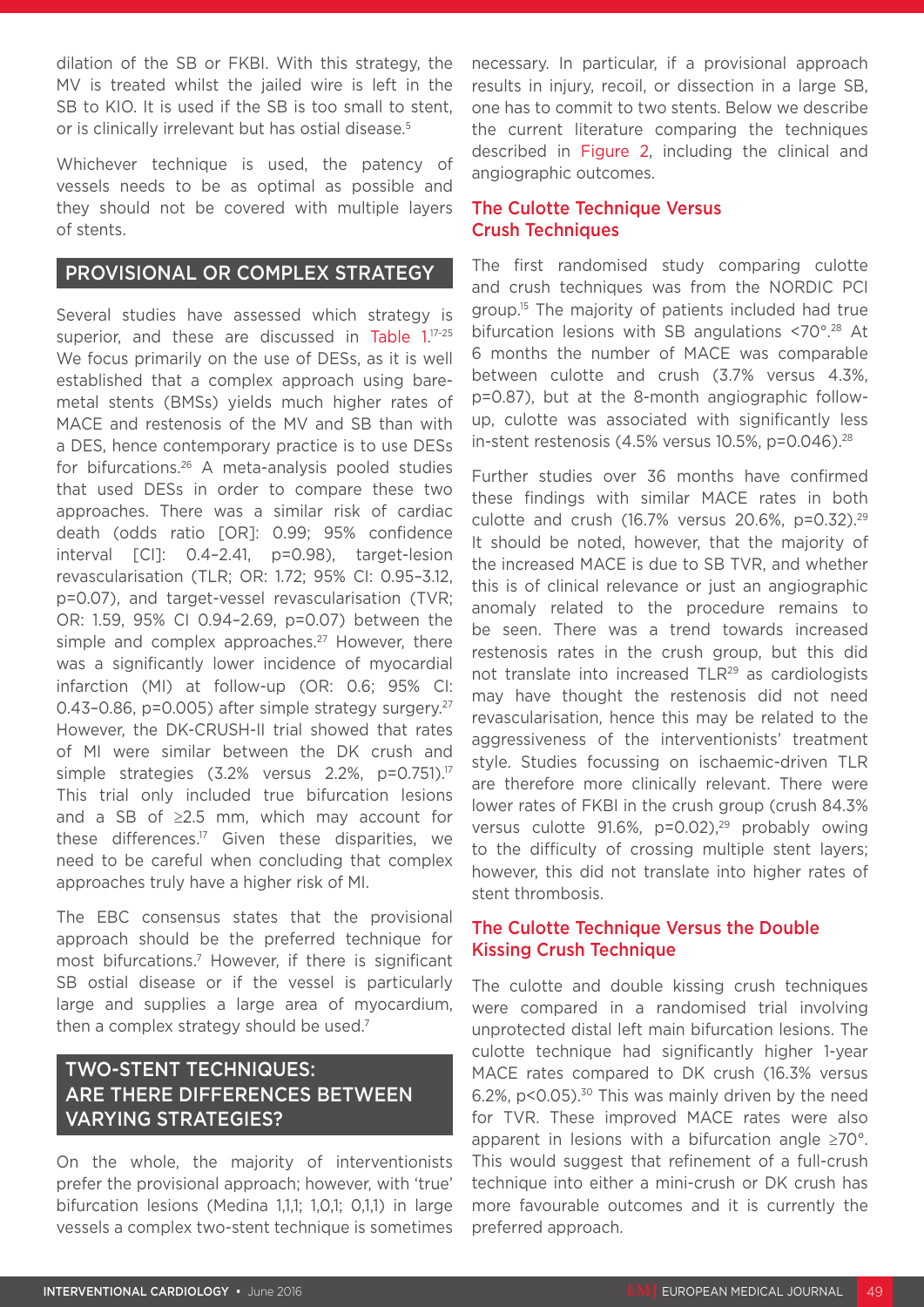## Culotte Stenting Versus T Stenting and T and Protrusion Stenting

A retrospective study compared culotte with T stenting, and showed improved MACE rates at 9 months with the former technique (13.3% versus 27.3%,  $p=0.051$ ).<sup>31</sup> Indeed, there was significantly lower residual stenosis at the SB ostium with culotte compared with T stenting (3.44±7.39% versus 12.55±11.47%, p<0.0001).<sup>31</sup>

Complex techniques were compared in a study investigating strut apposition and stent coverage of the bifurcation lesion. It is recognised that stent malapposition leads to an increased risk of late stent thrombosis.<sup>32</sup> This small study compared culotte, crush, and T/TAP techniques using micro-computed tomography.32 They found higher rates of malapposition within the bifurcation with crush compared to culotte or T/TAP techniques (41.5±8.2%, 31.4±5.2%, and 36.7±8.0%, respectively).32 The percentage of residual stenosis at the SB ostium was similar with all techniques (32.7%, 29.2%, and 25.9%, respectively).32 However, there was a significantly higher rate of strut malapposition in the proximal vessel with the crush and culotte techniques compared with T/TAP (39.1±10.7%, 26.1±7.7%, and 4.2±7.2%, respectively, p<0.01).<sup>32</sup> The study highlighted that even after FKBI, strut apposition remained poor in all complex techniques.

## Crush Versus T Stenting

A retrospective study compared crush to T stenting of bifurcation lesions. At 1-year followup culotte, as opposed to T stenting, had lower rates of TLR (14% versus 31.1%, p=0.01) and TVR (16.5% versus 32.8%,  $p=0.02$ ).<sup>33</sup> Indeed, there was significantly less restenosis of the SB with culotte compared with T stenting when FKBI was used (8.6% versus 26.5%, p=0.04).33

#### Bioresorbable Vascular Scaffold in Bifurcations

The future use of bioresorbable vascular scaffolds (BVS) is of interest as it is possible that struts across the SB in large vessels will eventually dissipate, and so as long as patients remain on prolonged dual antiplatelet therapy, no adverse outcome can ensue. This hypothesis may also hold for patients with complex layers of scaffold. Some case reports with reasonable outcomes have been described so far; however, randomised trials are still required and the current recommendation is against the use of BVS for bifurcation lesions.<sup>34,35</sup>

## DEDICATED BIFURCATION DEVICES

Dedicated bifurcation devices have been used in an attempt to overcome the problems associated with complex strategies by enabling both vessels to be more easily stented using a single delivery device. They are broadly divided into three categories:<sup>36</sup>

## **Devices that are deployed in the main vessel and facilitate side branch stenting by maintaining access to it, usually via side-ports**

These devices facilitate provisional T or V stent techniques, with examples including:

- Antares® (Trireme Medical, USA): This BMS has an opening aperture in the middle of its shaft to facilitate T stenting. No adverse events were reported at 30 days in a small first-in-man (FIM) study.37
- BioSS Expert stent<sup>®</sup> (Balton, Poland): This DES is advanced into the MV until a marker is positioned at the carina, which identifies a zone with reduced struts to facilitate SB stenting using the T technique. It had an 11.1% TLR rate at 1 year.<sup>38</sup>
- **Drug-Eluting Balloons** (DEBs):<sup>39</sup> There is evidence in small studies that support the use of DEB for the treatment of in-stent restenosis. There has been some use of DEB in the SB of a provisional T approach and it has also been utilised before or after the use of dedicated BMS bifurcation devices such as Tryton™ (see following). In patients that cannot have dual antiplatelet therapy or are frail, and in whom plain old balloon angioplasty is considered for the bifurcation lesion alone, FKBI DEB can be used. However, the precise role of DEB in bifurcation lesions requires further investigation.
- Invatec Twin-Rail (Invatec S.R.L, Italy): This BMS is pre-mounted on double balloons and the stent is deployed by simultaneous kissing inflation using a single indeflator. It aids a provisional T approach and had a 14.3% MACE rate at 7 months in a small FIM study.<sup>37</sup>
- Multi-Link Frontier™ (Abbott Vascular Devices, USA): This BMS is pre-mounted on double balloons, which are joined by a mandrel. The mandrel is retracted when the device is at the carina, releasing the SB balloon to enable T stenting.40 It has now been discontinued.
- Nile Croco<sup>®</sup> (Minvasys, France): A BMS is crimped on two balloons pre-mounted onto two catheters. The MV balloon has a marker on it indicating the position of the SB orifice,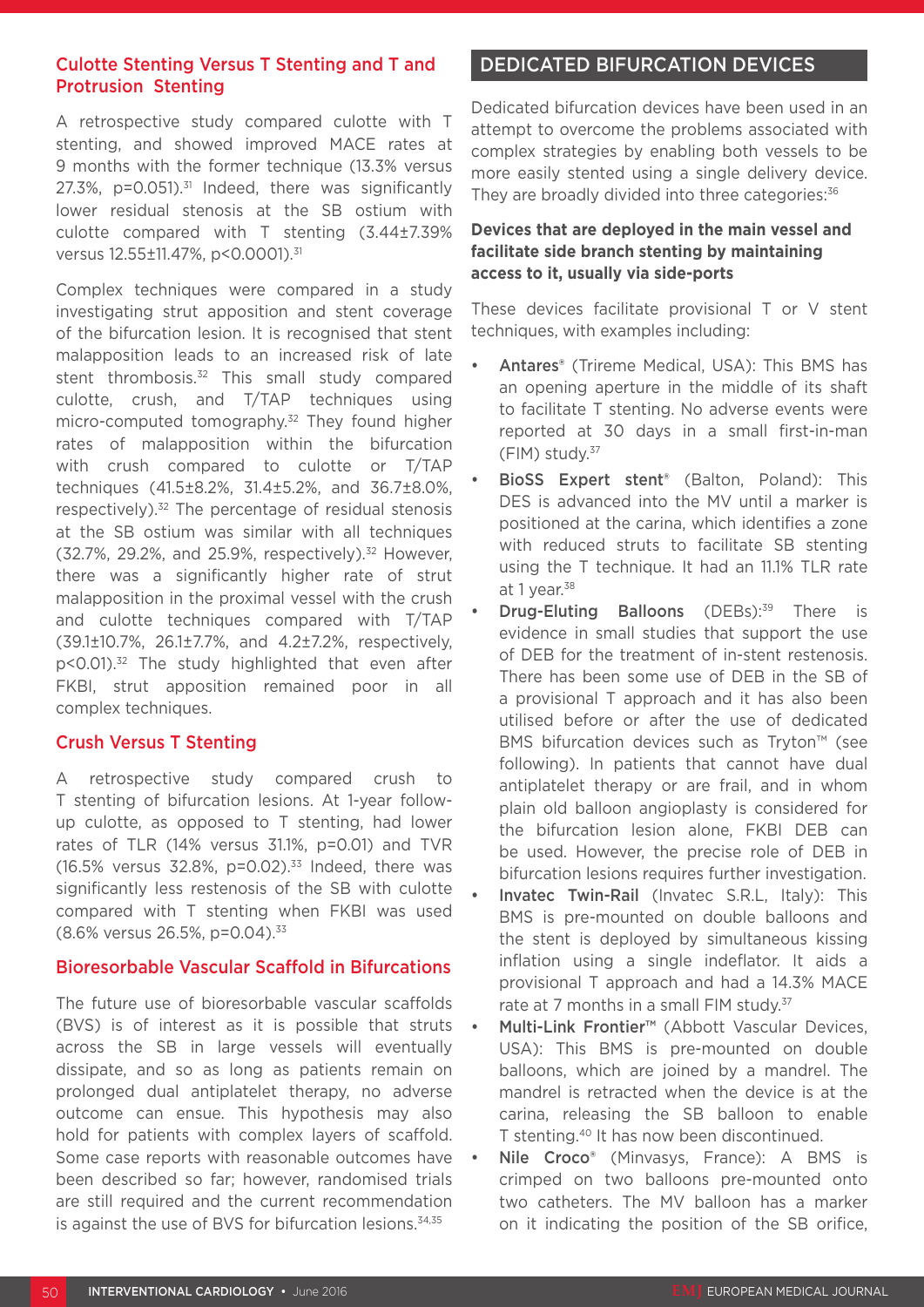thus when the stent is deployed, the SB balloon can be advanced into the SB. It had a 14% MACE rate at 6 months.<sup>41</sup>

- Petal™ (Boston Scientific, USA): This device contains an aperture in the mid section of the DES, with deployable struts to cover the ostium of the SB. It had a 7% TLR rate at 1 year in a FIM study.42
- SLK-view<sup>™</sup> (Advanced Stent Technologies, USA): This BMS contains side apertures which enable SB access with a provisional T technique, although it is no longer available.<sup>37</sup>
- **Stentys®** (Stentys, USA): This is not a true dedicated bifurcation stent but the links of the DES can be removed by balloon angioplasty. It had a 3.7% MACE rate at 1 year.<sup>43</sup>
- Xience SBA (Abbott vascular devices, USA): This had an opening port in the body of the DES for SB access<sup>44</sup> but it never came to market.
- Y-Med Side-Kick™ (Y-Med, USA): This device contains exit ports that enable the SB to be wired when the BMS is in the MV. It facilitates the T approach and had a 5.8% MACE rate at 3 months.37

## **Devices that are used to treat the side branch first with subsequent main vessel stenting**

Examples include:

- Sideguard<sup>®</sup> (ArraVasc, Ireland): This is a selfexpanding BMS, mounted on a balloon delivery system enabling its precise delivery to the SB. Further MV stenting is carried out using the crush or T techniques.45 It is no longer available.
- Biguard<sup>™</sup> (Lepu Medical Ltd., China): This device uses a DES to stent the SB with facilitated access to the MV through its wider struts to enable a provisional T, culotte, or DK crush approach. It had a 10.6% MACE at 12 months.<sup>46</sup>
- Tryton<sup>™</sup> (Tryton, USA): This is similar to the culotte approach due to the use of a BMS made of three zones divided into a SB, MV, and transitional zones. The stent is deployed in the SB with the transition zone facilitating MV stenting.<sup>47</sup>

#### **Conical stents that cover the whole bifurcation**

One example of a conical stent is the Axxess stent™ (Devax, USA). This self-expanding device is advanced along the wire that has the steepest bend to the proximal MV, until markers on the DES are in the distal vessel. The sheath is gently retracted enabling markers to flare into the opposite vessel. The device is gently advanced whilst the sheath is fully retracted to allow full deployment.48

A characteristic of many of these new devices is the high rate of procedural success. The Axxess and Tryton stents will be discussed further given their common use in clinical practice and larger study populations. The DIVERGE study investigated clinical outcomes with the Axxess stent with a follow-up of 3 years.<sup>48</sup> Further treatment with a CYPHER® stent was advised if there was residual stenosis in any vessel of >30% or if there was evidence of dissection.48 The cumulative MACE rate was 9.3% at 1 year and 16.1% at 3 years.<sup>48</sup> These outcomes were comparable to other studies investigating complex approaches. In CACTUS, the 6-month MACE rate was similar to the 3-year rates found in DIVERGE.<sup>19</sup> 3-year MACE rates after PCI in bifurcation lesions in patients with multivessel disease were similar to those seen in DIVERGE.<sup>49</sup> Although the initial results are promising, further randomised trials are needed.

The efficacy of the Tryton device was analysed in the TRYTON study, which compared it to SB balloon angioplasty.<sup>47</sup> At 9 months, the primary endpoint of TVF occurred in 17.4% of the bifurcation stent group, but also in 12.8% of the provisional group (p=0.11), meaning it did not meet the non-inferiority endpoint.<sup>47</sup> However, there was reduced stenosis in the SB with the Tryton device, although this did not relate to differences in binary restenosis rates.47 Only 41% of the SB diameter inclusion criteria of ≥2.25 mm was met, which may have adversely affected these results.

## TIPS AND TRICKS

With a provisional approach, we suggest leaving a jailed wire in the SB to KIO and help facilitate location of the vessel if SB stenting is required at a later point. It is often useful to wire the more difficult branch first to ensure the wire does not twist around an already placed wire as a result of excessive manipulation.

## Difficulty with Side Branch Access

Initially try different wire tip curves or guidewires. A longer and wider curve can improve access to an occluded SB.50 A hydrophilic guidewire allows easier recrossing into the SB but carries a risk of dissection, whereas a stiffer wire enables better precision using torque but involves difficulties with manipulation.<sup>50</sup> Alternatively, the 'reverse wire technique' can be used which involves advancing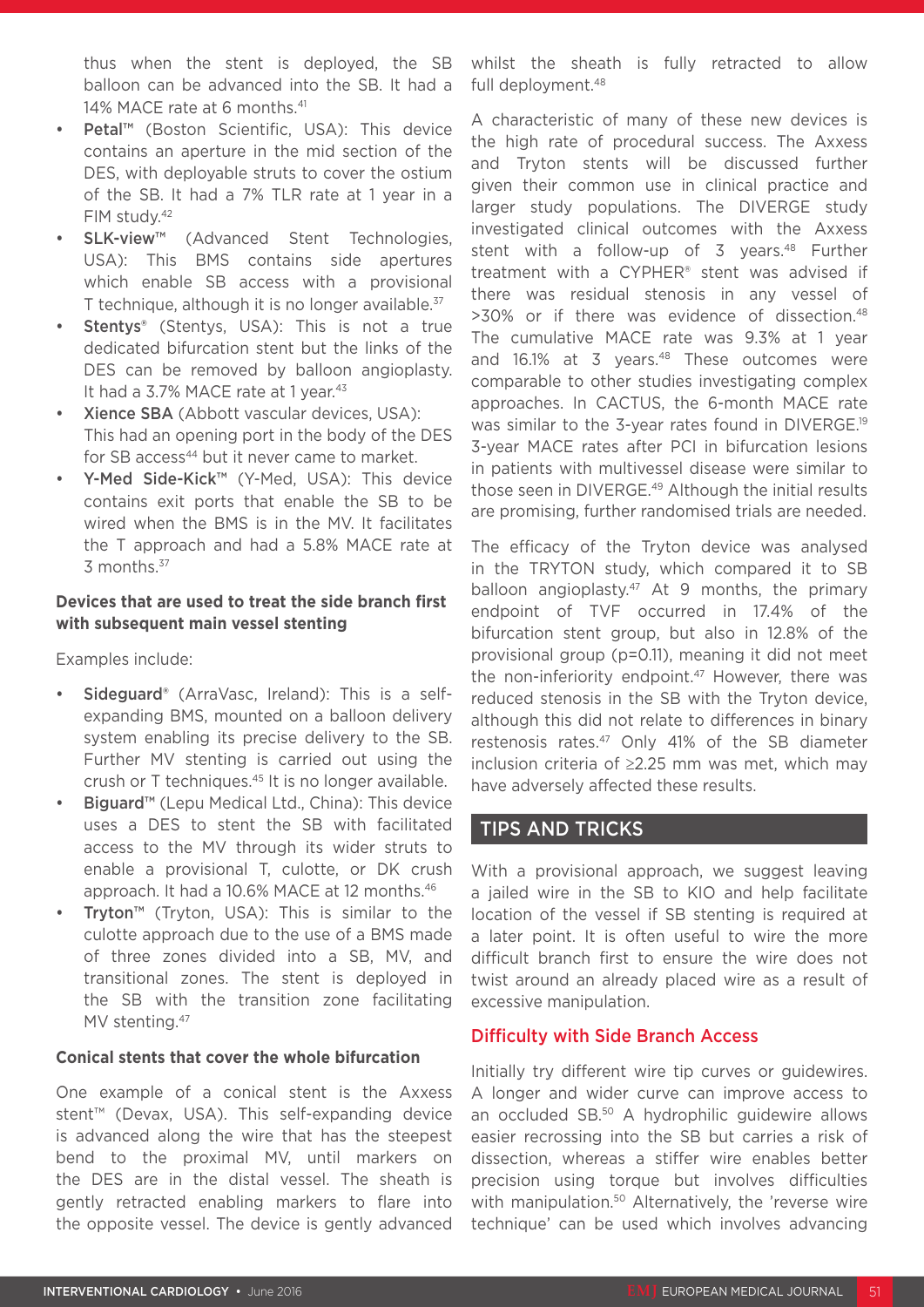the curved wire into the distal MV and slowly retracting it towards the SB until it is engaged.<sup>7</sup> It can then be advanced into the SB. If these techniques fail, then MV balloon predilation can help to change the angle with the SB but this does pose a risk of plaque rupture into the SB.50 Additionally, rotational atherectomy can debulk ostial SB lesions that have a high plaque burden.50 Finally, if these measures fail than placing a microcatheter at the level of the carina and exchanging various stiffer or steerable wires through it can help entry into the SB; the Pilot family of wires are particularly useful in this regard.

## Difficulty Re-wiring the Side Branch Through the Stented Main Vessel Struts

If the aforementioned tips fail, then try the proximal optimisation technique. This involves using a short, oversized, non-compliant balloon to expand the proximal stent to just before the carina such that the angle between the MV and SB are changed to facilitate SB re-wiring.<sup>7</sup> Another technique involves using the SB jailed wire to inflate a small balloon at the SB ostium to help SB re-wiring.50 Once access has been achieved, the MV stent will require balloon dilation and FKBI. Finally, the placement of a proximal guide extension device such as a guideliner or a motherin-child technique will facilitate the crossing of balloons and stents into the SB. In general, noncompliant balloons are recommended.

## Final Kissing Balloon Inflation and Two-Step Kissing Balloon Inflation

It is important to use noncompliant balloons to enable high pressure inflations and more

predictable expansion. This is evidenced from intravascular ultrasound studies and bench testing.51 FKBI is recommended for all complex strategies and can be useful in provisional stenting if a significant SB stenosis remains after MV stenting.7 The COBIS registry showed that routine use of FKBI after simple stenting can be harmful due to increased rates of TLR.<sup>52</sup> Lastly, a refinement to KBI has recently been demonstrated to be more effective at reducing SB ostial stenosis; by performing a two-step KBI, which involves placing a noncompliant balloon in the SB and performing a prolonged inflation at high pressures (>20 atm), ostium can be opened before FKBI.<sup>53</sup>

## **CONCLUSION**

Coronary intervention has evolved through the years to produce more complex PCI. Although several studies support the 'less is more' notion for bifurcation lesions, there are circumstances when a complex approach is needed. The introduction of dedicated devices has simplified this strategy but it remains to be determined if they improve outcomes. The use of FFR and intracoronary imaging (optical coherence tomography or intravascular ultrasound) also facilitates choice of strategy and reduces unnecessary lesion treatment, ensuring adequate final stent optimisation in both the MV and the SB. With further device and procedural refinement, we envisage that dedicated devices will eventually play a central role in the treatment of true bifurcation lesions.

#### REFERENCES

1. Byrne RA et al. Stent thrombosis and restenosis: what have we learned and where are we going? The Andreas Gruntzig Lecture ESC 2014. Eur Heart J. 2015;36(47):3320-31.

2. Windecker et al. 2014 ESC/EACTS Guidelines on myocardial revascularization. Eur Heart J. 2014;35(37):2541-619.

3. Chan PS et al. Appropriateness of Percutaneous Coronary Intervention. JAMA. 2011;306(1):53-61.

4. British Cardiovascular Intervention Society. BCIS audit returns adult interventional procedures Jan 2014 to Dec 2014. Available at: http:// www.bcis.org.uk/documents/BCIS\_ Audit 2014 07102015 for web.pdf. Last accessed: 12 January 2016.

5. Latinib A, Colombo A. Bifurcation disease: what do we know, what else should we do? J Am Coll Cardiol Intv. 2008;1(3):218-26.

6. Mohr FW et al. Coronary artery bypass graft surgery vs. percutaneous coronary intervention in patients with three-vessel disease and left main coronary disease: 5-year follow-up of the randomised, clinical SYNTAX trial. Lancet. 2013;381(9867):629-38.

7. Lassen JF et al. Percutaneous coronary intervention for coronary bifurcation disease: consensus from the first 10 years of the European Bifurcation Club meetings. EuroIntervention. 2014;10(5):545-60.

8. Medina A et al. A new classification of coronary bifurcation lesions. Rev Esp Cardiol. 2006;59(2):183.

9. Koo BK et al. Physiologic assessment of jailed side branch lesions using fractional flow reserve. J Am Coll Cardiol. 2005;46(4):633-7.

10. Colantonio R et al. Coronary bifurcation disease and bifurcation stenting: a practical approach. EMJ Int Cardiol. 2014;1:62-72.

11. Freixa X et al. Long term outcomes using a two-stent technique for the treatment of coronary bifurcations. Int J Cardiol. 2013;168(1):446-51.

12. Iakovou I et al. Contemporary stent treatment of coronary bifurcations. J Am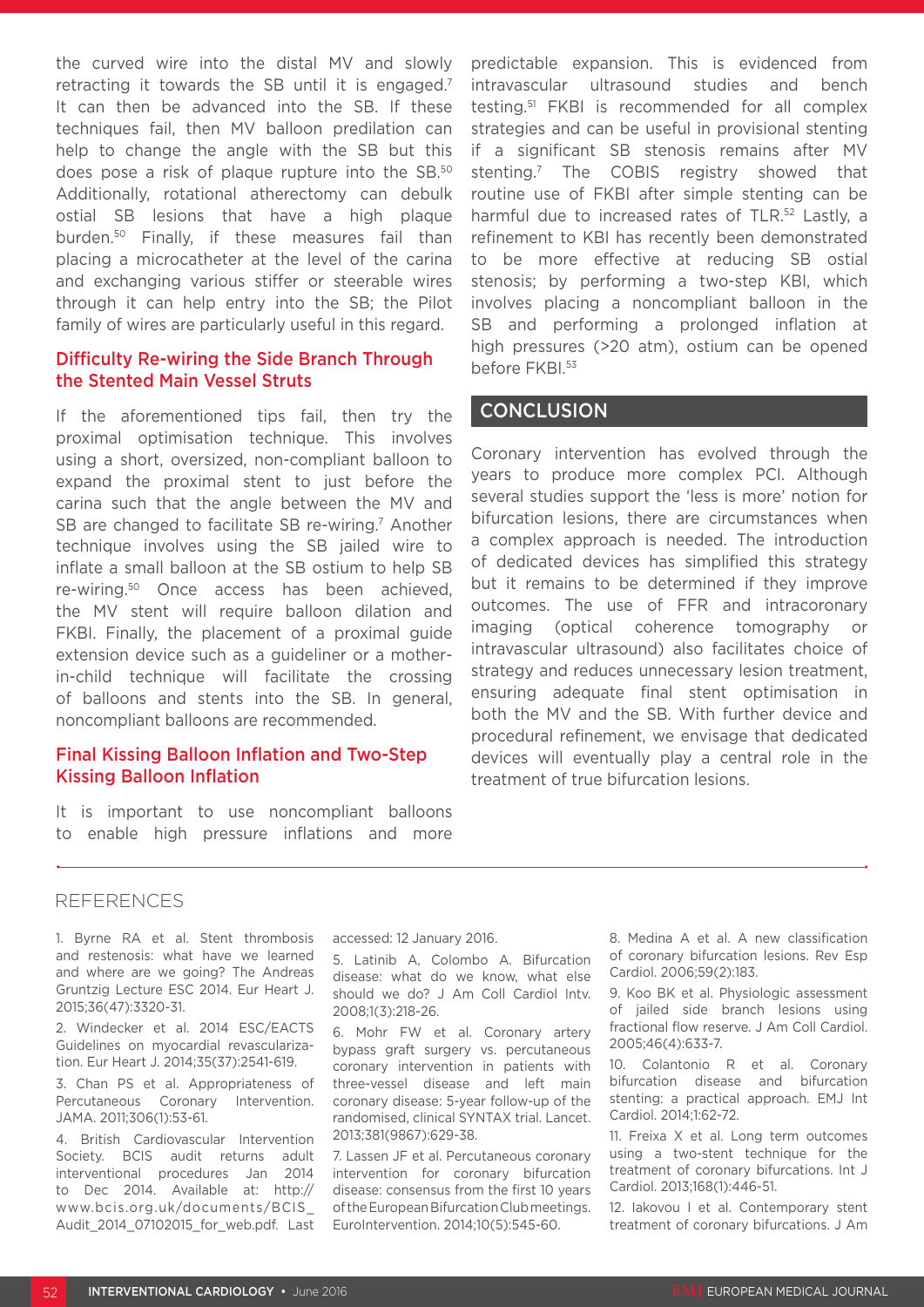#### Coll Cardiol. 2005;46(8):1446-55.

13. Chevalier B et al. Placement of coronary stents in bifurcation lesions by the "culotte" technique. Am J Cardiol. 1998;82(8):943-9.

14. Schampaert E et al. The V-stent: a novel technique for coronary bifurcation stenting. Catheter Cardiovasc Diagn. 1996;39(3):320-6.

15. Sharma SK et al. Simultaneous kissing stents (SKS) technique for treating bifurcation lesions in medium-to-large size coronary arteries. Am J Cardiol. 2004;94(7):913-7.

16. Colombo A et al. Modified T-stenting technique with crushing for bifurcation lesions: immediate results and 30-day outcome. Catheter Cardiovasc Interv. 2003;60(2):145-51.

17. Chen SL et al. A randomized clinical study comparing double kissing crush with provisional stenting for treatment of coronary bifurcation lesions. Results from the DKCRUSH-II (Double Kissing Crush versus Provisional Stenting Technique for Treatment of Coronary Bifurcation Lesions) Trial. J Am Coll Cardiol. 2011;57(8):914-20.

18. Colombo A et al. Randomized study to evaluate sirolimus-eluting stents implanted at coronary bifurcation lesions. Circulation. 2004;109(10):1244-9.

19. Colombo A et al. Randomized study of the crush technique versus provisional side-branch stenting in true coronary bifurcations: the CACTUS (Coronary Bifurcations: Application of the Crushing Technique Using Sirolimus-Eluting Stents) Study. Circulation. 2009;119(1):71-8.

20. Hildick-Smith D et al. Randomized trial of simple versus complex drug-eluting stenting for bifurcation lesions. The British Bifurcation Coronary Study: old, new, and evolving strategies. Circulation. 2010;121(10):1235-43.

21. Pan M et al. Rapamycin-eluting stents for the treatment of bifurcated coronary lesions: a randomized comparison of a simple versus complex strategy. Am Heart J. 2004;148(5):857-64.

22. Steigen TK et al. Randomized study on simple versus complex stenting of coronary artery bifurcation lesions: the Nordic bifurcation study. Circulation. 2006;114(18):1955-61.

23. Ferenc M et al. Randomized trial on routine vs. Provisional T-stenting in the treatment of de novo coronary bifurcation lesions. Eur Heart J. 2008;29(23):2859-67.

24. Lin QF et al. Choice of stenting strategy in true coronary artery bifurcation lesions. Coronary Artery Disease. 2010;21(6): 345-51.

25. Kumsars I et al. Randomized comparison of provisional side branch stenting versus a two-stent strategy for treatment of true coronary bifurcation lesions involving a large side branch, two year results in the Nordic-Baltic bifurcation study IV. Available at: http://sbhci. org.br/wp-content/uploads/2015/05/ KumsarsIndulis.pdf. Last accessed: 25 January 2016.

26. Thuesen L et al. Comparison of sirolimus-eluting and bare metal stents in coronary bifurcation lesions: subgroup analysis of the Stenting Coronary Arteries in Non-Stress/Benestent Disease Trial (SCANDSTENT). Am Heart J. 2006;152(6):1140-5.

27. Gao XF et al. Stenting strategy for coronary artery bifurcation with drugeluting stents: a meta-analysis of nine randomised trials and systemic review. Eurointervention. 2014;10(5):561-9.

28. Erglis A et al. Randomized comparison of coronary bifurcation stenting with the crush versus the culotte technique using sirolimus eluting stents: the Nordic stent technique study. Circ Cardiovasc Intervent. 2009;2(1):27-34.

29. Kervinen K et al. Clinical outcome after crush versus culotte stenting of coronary artery bifurcation lesions. The Nordic stent technique study 36-month follow-up results. JACC Cardiovasc Interv. 2013;6(11):1160-5.

30. Chen SL et al. Comparison of double kissing crush versus culotte stenting for unprotected distal left main bifurcation lesions. Results from a multicenter, randomized, prospective DKCRUSH-III Study. J Am Coll Cardiol. 2013;61(14): 1482-8.

31. Kaplan S et al. Culotte versus T stenting in bifurcation lesions: Immediate clinical and angiographic results and midterm clinical follow up. Am Heart J. 2007;154(2):336-43.

32. Foin N et al. Crush, culotte, T and Protrusion: which 2-stent technique for treatment of true bifurcation lesions? insights from in vitro experiments and micro-computed tomography. Circ J. 2013;77(1):73-80.

33. Ge L et al. Treatment of bifurcation lesions with two stents: one year angiographic and clinical follow up of crush versus T stenting. Heart. 2006;92(3):371-6.

34. Belardi JA, Albertal M. Bioresorbable vascular scaffold for the treatment of coronary bifurcations: What have we learned? Catheter Cardiovasc Interv. 2015;86(4):653-4.

35. Miyazaki T et al. Provisional hybrid 2-stent strategy utilising bioresorbable vascular scaffold and drug-eluting metal stent: "T-stenting and small protrusion" technique. Cathete Cardiovasc Interv. 2015;86(4):682-685.

36. Garg S, Serruys PW. Coronary stents looking forward. J Am Coll Cardiol. 2010;56(10 Suppl):S43-78.

37. Latib A et al. Bifurcation stenting: current strategies and new Devices. Heart. 2009;95(6):495-504.

38. Gil RJ et al. Dedicated paclitaxel-eluting bifurcation stent BiOSS® (bifurcation optimisation stent system): 12-month results from a prospective registry of consecutive all-comers population. EuroIntervention. 2012;8(3):316-24.

39. Waksman R, Pakala R. Drug-Eluting Balloon: The Comeback Kid? Circ Cardiovasc Intervent. 2009;2(4):352-58.

40. Lefevre T et al. The FRONTIER stent registry: safety and feasibility of a novel dedicated stent for the treatment of bifurcation coronary artery lesions. J Am Coll Cardiol. 2005;46(4):592-8.

41. Blanco BGD et al. Clinical and procedural evaluation of the Nile Croco® dedicated stent for bifurcations: a single centre experience with the first 151 consecutive non-selected patients. EuroIntervention. 2011;7(2):216-24.

42. Ormiston JA et al. The Petal dedicated bifurcation stent. EuroIntervention. 2010;6(Suppl J):J139-42.

43. Ramcharitar S, Verheye S. The STENTYS® self-apposing stent in bifurcation lesions. EuroIntervention. 2010;6(Suppl J):J151-4.

44. Abbott. Abbott Vascular Bifurcation Program XIENCE SBA. Available at: http:// www.bifurc.net/files/medtool/webmedtool/icpstool01/stud0308/pdf00001.pdf. Last accessed: 12 January 2016.

45. Latib A, Chieffo A. The Capella Sideguard™ stent. EuroIntervention. 2010;6(Suppl J):J143-6.

46. Chen S et al. Novel side branch ostial stent (BIGUARD™): first-in-man study. Chinese Med J (Engl). 2009;122(18): 2092-6.

47. Généreux P et al. A randomized trial of a dedicated bifurcation stent versus provisional stenting in the treatment of coronary bifurcation lesions. J Am Coll Cardiol. 2015;65(6):533-43.

48. Buysschaert I et al. Three-year clinical results of the Axxess Biolimus A9 eluting bifurcation stent system: the DIVERGE study. EuroIntervention. 2013;9(5):573-81.

49. Routledge HC et al. Three-year clinical outcome of percutaneous treatment of bifurcation lesions in multivessel coronary artery disease with the sirolimus-eluting stent: insights from the Arterial Revascularisation Therapies Study, part II (ARTS II). EuroIntervention. 2009;5(2):190-6.

50. Burzotta F et al. How to solve difficult side branch access? EuroIntervention. 2010;6(Suppl J):J72-80.

51. Sgueglia GA, Chevalier B. Kissing balloon inflation in percutaneous coronary interventions. JACC Cardiovasc